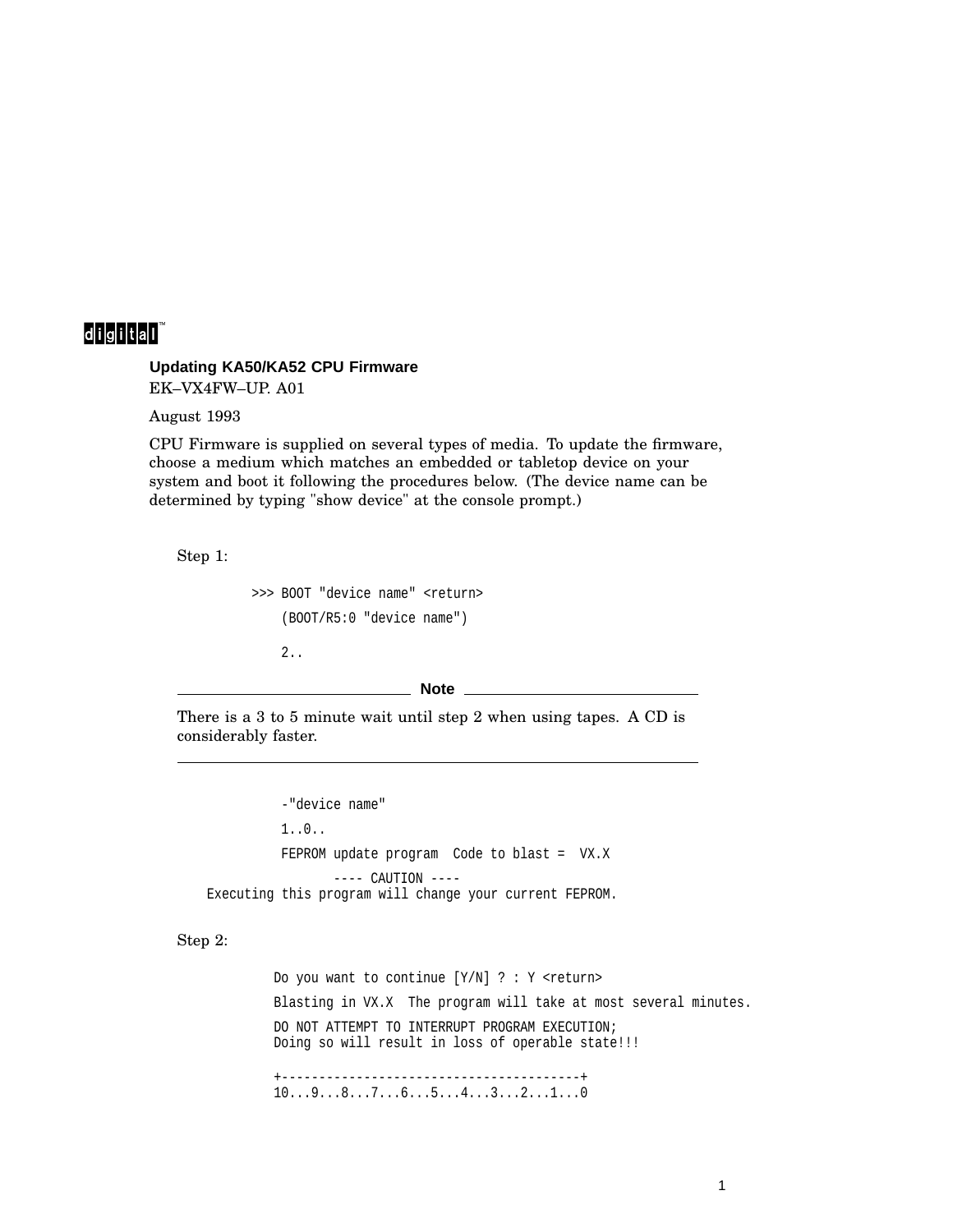FEPROM Programming successful ?06 HLT INST PC = 0000XXXX (your PC will be unique to your cpu)

Step 3: Remove the media from the device.

Step 4: Turn the system off and then on again to perform normal self test.

Step 5:

>>>sh ver <return> KAXX(X)-A VX.X, VMBX.XX

This step is to verify that the new version of firmware corresponds with the file name on the media.

**Note** \_\_\_\_\_

If you encounter update problems, the update enable jumper may not be installed. To install the jumper, see the illustration on the following page.